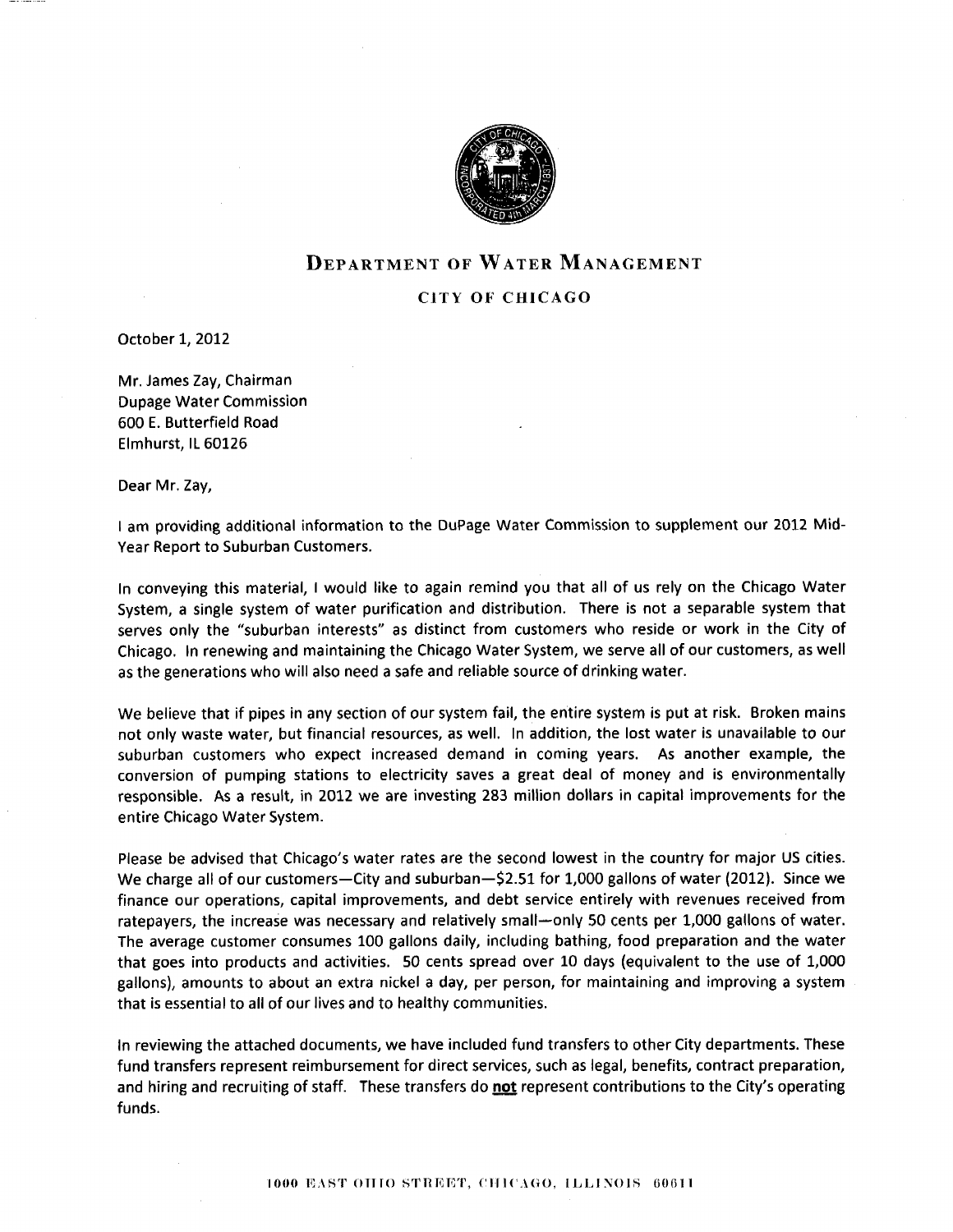James Zay Page -2- October 1, 2012

ln 2012 we project our operations, debt service and capital program costs to be approximately 540 million dollars. We have provided information for the first 6-months of 2012. For the first 6-months we billed and collected approximately 109.5 million dollars from our suburban customers. Projecting this for the full 12-month period of 2012 the suburban collections will be approximately 219 million dollars. This represents 34% of 2012 projected costs.

Attached you will find the documents and a quick guide to those documents. After you have looked through the material that accompanies this letter, we invite you to our offices to discuss any questions you may have.

**Sincerel** 

/ Thomas H. Powers, P.E. / Commissioner

Cc: John Spatz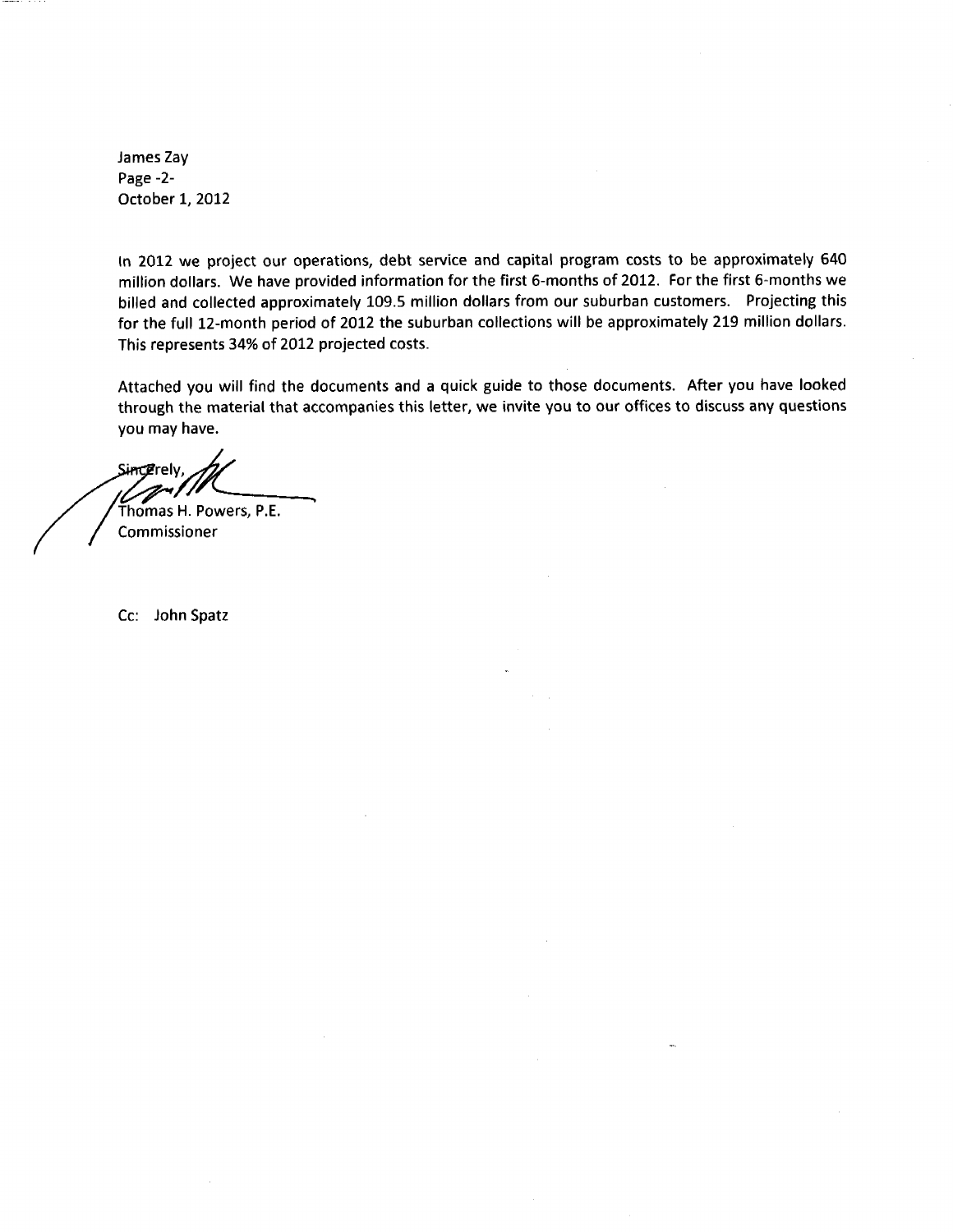## DEPARTMENT OF WATER MANAGEMENT-WATER FUND. REVENUES

- . Budgeted Water Revenue Vs. Actual... ..Contained in our initial report
- List of other Non-Budgeted Revenue Sources (Federal, State and Local Grants; Utility or Professional Association Grants....,,.,. .....None
- r List of Transfers Into the Water Fund....................... ..\$29,000,000 (not yet transferred)

## DEPARTMENT OF WATER MANAGEMENT. WATER FUND. EXPENDITURES - EXhibit A

- Budgeted expenses Vs. Actual (by account).................Exhibit A
- r List of Non-Budgeted Expenses,....,.............................,.None
- r List of Transfers out of the Water Fund.......................Exhibit A

### DEPARTMENT OF WATER MANAGEMENT-WATER FUND.CAPITAL IMPROVEMENTS- Exhibit B

- List of Capital Projects with Funding Source................ Exhibit B
- Status of Capital Projects (Budget Vs. Expenditures).... Exhibit B
- Amount of expenditures related to street property restorations for capital work... Exhibit B
- List of projects that enhance service to suburban customers.... Exhibit B

## DEPARMENT OF WATER MANAGEMENT-WATER-FUND-OTHER DOCUMENTATION - Exhibit C & <sup>D</sup>

- r Annual Department Budget........ ............Exhibit <sup>C</sup>
- r AnnualAudit........... .,............Exhibit <sup>D</sup>
- Required and Actual Balances of Restricted Reserve accounts: \$61,397,506.80 (not required)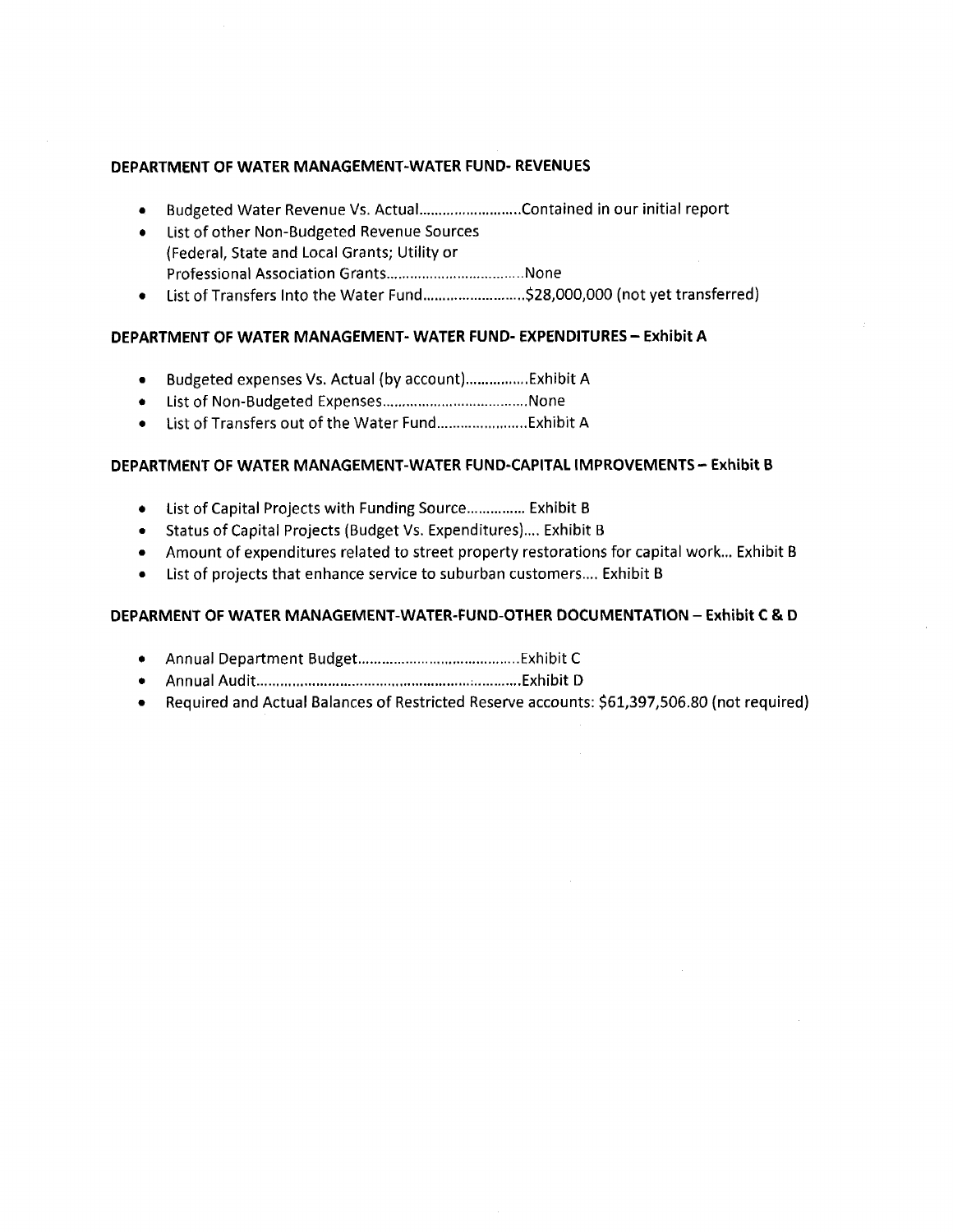# **Exhibit A**

# **CITY OF CHICAGO DEPARTMENT OF WATER MANAGEMENT WATER FUND - EXPENDITURES**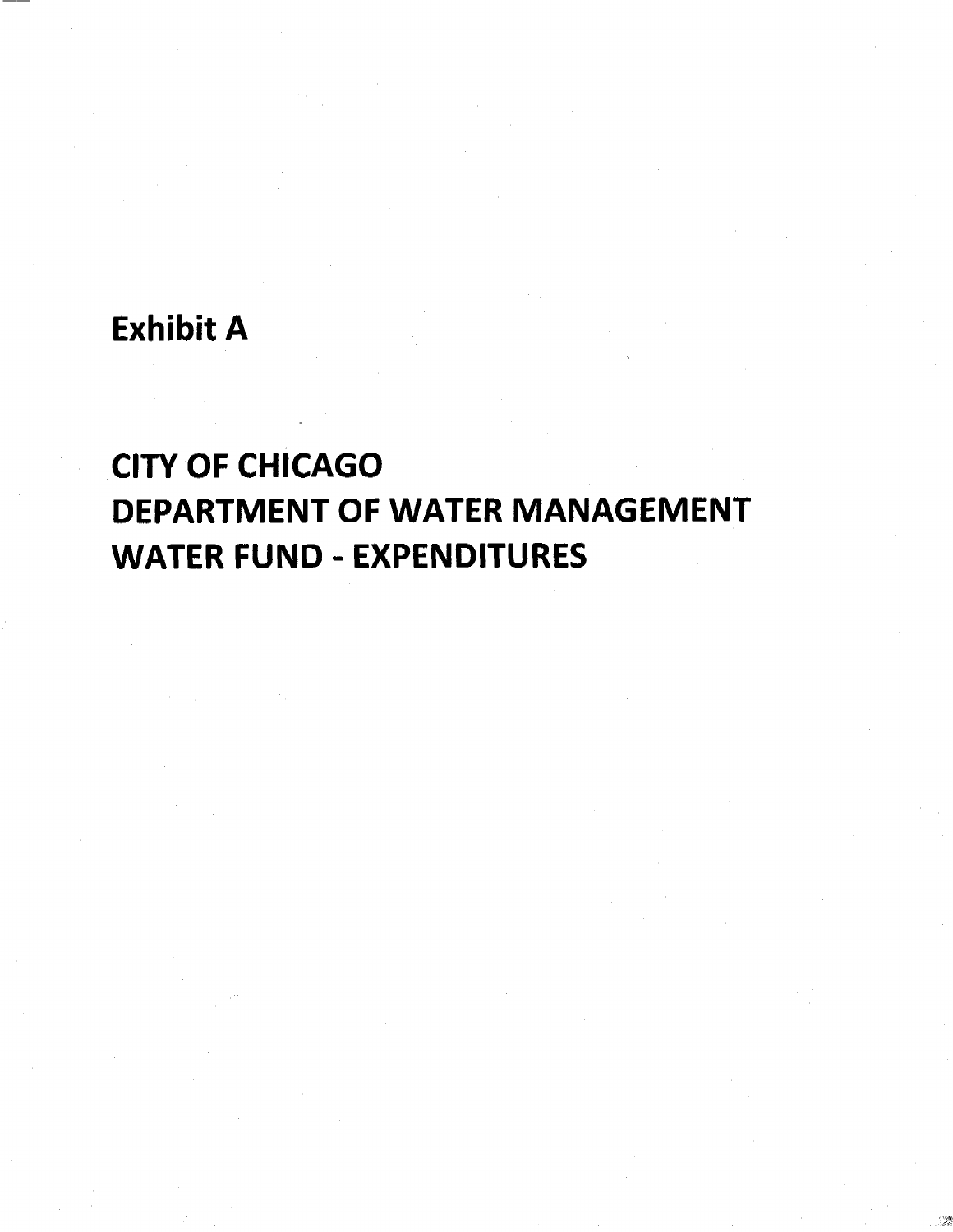## CITY OF CHICAGO DEPARTMENT OF WATER MANAGEMENT

# 2012

### Transfers-in Breakdown

| Capital project reimbursement<br>Sewer reimbursement | 20,000,000<br>8.000.000 |
|------------------------------------------------------|-------------------------|
| <b>TOTAL</b>                                         | 28,000,000              |

2012 Budgeted amount/Actual expenditures from January 1 thru June 30, 2012 ( by account)

|               | <b>ACTUAL</b>                                                                                                                  |
|---------------|--------------------------------------------------------------------------------------------------------------------------------|
| S.            | \$<br>55,492,279.05                                                                                                            |
| 4,356,590.00  | 4,507,082.84                                                                                                                   |
| 6,179,713.00  | 1,544,928.25                                                                                                                   |
| 96,829.00     |                                                                                                                                |
| 12,607,451.00 | 3,151,862.75                                                                                                                   |
| 201,775.00    | 50,443.75                                                                                                                      |
| 9,585,000.00  | 5,295,983.95                                                                                                                   |
| 665,972.00    |                                                                                                                                |
| 5,794,524.00  | 1,448,631.00                                                                                                                   |
| 675,447.00    | 168,861.75                                                                                                                     |
| 1,695,644.00  | 423,911.00                                                                                                                     |
| 39,979.00     | 9,994.75                                                                                                                       |
| 40,000.00     | 5,684.25                                                                                                                       |
| 2,500.00      |                                                                                                                                |
| 12,673,657.00 | 6,336,828.00                                                                                                                   |
| 585,000.00    |                                                                                                                                |
| 408,224.00    | 90,167.73                                                                                                                      |
| 1,174,053.00  | 747,436.10                                                                                                                     |
| 2,074,363.00  | 516,460.28                                                                                                                     |
| 332,000.00    |                                                                                                                                |
| 17,246,685.00 | 5,973,962.10                                                                                                                   |
| 960.00        | 450.00                                                                                                                         |
| 482,500.00    | 22,900.00                                                                                                                      |
| 53,188.00     | 8,822.27                                                                                                                       |
| 1,320,000.00  | 487,669.17                                                                                                                     |
| 13,942.00     | 217,016.00                                                                                                                     |
| 427,000.00    | (51, 522.36)                                                                                                                   |
| 163,000.00    | 21,480.74                                                                                                                      |
| 515,557.00    | 180,869.00                                                                                                                     |
| 97,300.00     | 132.95                                                                                                                         |
| 592,003.00    | 30,144.19                                                                                                                      |
| 469,893.00    | 199,895.24                                                                                                                     |
| 1,200.00      | 280,314.00                                                                                                                     |
| 1,598,823.00  | 472,228.62                                                                                                                     |
| 10,487.00     | 4,620.07                                                                                                                       |
| 2,227,490.00  | 457,183.93                                                                                                                     |
| 45,000.00     |                                                                                                                                |
|               | <b>BUDGETED</b><br>129,417,590.00<br>Purchases, License & Maintenance Software<br>Operation, Repair, Maintenance of Facilities |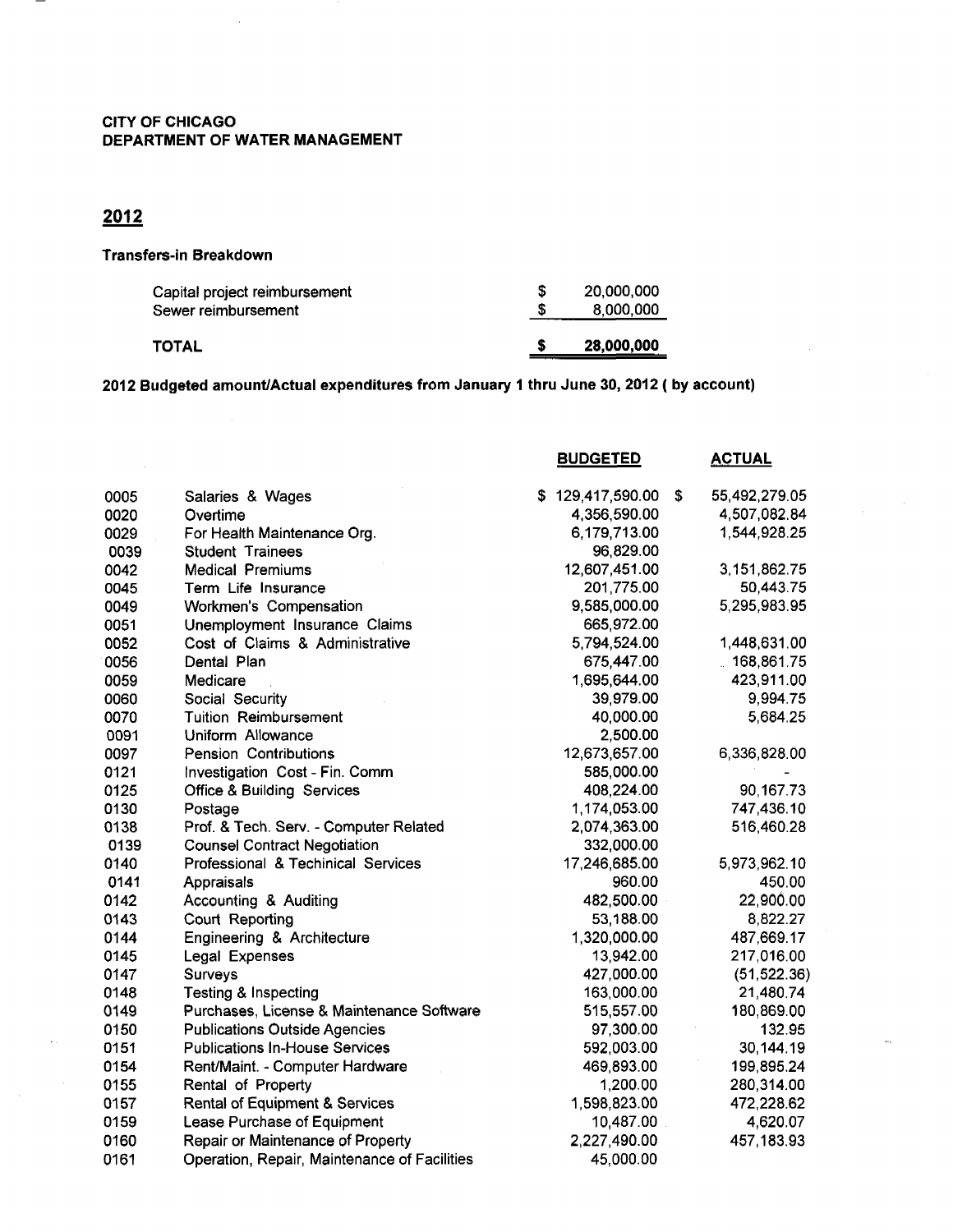| 0162 | Repair or Maintenance of Equipment                         | 6,257,215.00              | 1,504,146.50           |
|------|------------------------------------------------------------|---------------------------|------------------------|
| 0166 | Dues, Subscri; ption, Memberships                          | 44,732.00                 | 2,181.50               |
| 0168 | Educational Dev through cooperative education prog         | 19,805.00                 |                        |
| 0169 | Technical & Meeting Costs                                  | 164,768.00                | 8,598.09               |
| 0172 | Insurance Premium                                          | 900,000.00                | 900,000.00             |
| 0176 | Maint/Operation of City Owned Vehicle                      | 221,000.00                | 69,751.87              |
| 0178 | Freight & Express Charges                                  | 325.00                    | 101.27                 |
| 0179 | Messenger services                                         | 495.00                    | 116.00                 |
| 0181 | Telephone - Mobile & Portable                              | 509,079.00                | 128,744.12             |
| 0182 | Gas                                                        |                           | 2,728.76               |
| 0322 | <b>Natural Gas</b>                                         | 13,226,078.00             | 3,565,568.52           |
| 0184 | Electricity                                                |                           | 829,971.52             |
| 0331 | Electricity account                                        | 13,559,742.00             | 3,222,458.66           |
| 0185 | <b>Waste Disposal Services</b>                             | 2,857,000.00              | 1,179,726.94           |
| 0186 | Telephone - Equipment & Lease                              | 6,000.00                  | 186.22                 |
| 0188 | Telegraph                                                  | 419,648.00                | 35,502.96              |
| 0189 | Telephone - Non-Centrex                                    | 46,725.00                 | 15,928.97              |
| 0190 | Telephone - Centrex                                        | 409,796.00                | 59,503.60              |
| 0191 | Telephone - Relocation                                     | 5,000.00                  | 2,395.61               |
| 0196 | Telephone - Circuits                                       | 806,523.00                | 229,323.53             |
| 0197 | Telephone - Equipment Maintenance                          | 102,783.00                | 25,436.76              |
| 0229 | Transportation & Expense Allowance                         | 306,670.00                | 42,226.85              |
| 0245 | Reimbursement to Travelers                                 | 46,805.00                 | 4,928.95               |
| 0270 | Local Transportation                                       | 4,377.00                  | 824.18                 |
| 0312 | Software purchases                                         | 4,700.00                  |                        |
| 0314 | Fuel Oil                                                   | 350,000.00                | 36,939.86              |
| 0315 | Diesel Fuel                                                | 2,345,000.00              | 776,015.84             |
| 0316 | Gas-Bottled and Propane                                    | 253,833.00                | 19,111.50              |
| 0320 | Gasoline                                                   | 403,790.00                | 360,978.55             |
| 0338 | License, Stickers, Tags & Plates                           | 3,000.00                  |                        |
| 0340 | Materials & Supplies                                       | 3,302,616.00              | 1,240,438.52           |
| 0342 | Drug, Med. & Chem. Material & Supply                       | 15,880,810.00             | 4,595,561.88           |
| 0345 | Apparatus & Instruments                                    |                           | 45,492.89              |
| 0348 | Books & Related Materials                                  | 361,500.00<br>24,977.00   | 1,150.89               |
| 0350 | Stationary & Office Supplies                               | 235,546.00                | 84,869.95              |
| 0360 | Repair, Parts & Materials                                  | 6,796,741.00              | 3, 137, 040.33         |
| 0362 | Paint Supply                                               | 30,900.00                 | 4,832.84               |
| 0401 | Tools, <\$100/unit                                         | 32,120.00                 | 2,245.51               |
| 0410 | <b>Equipment for Building</b>                              | 200,000.00                | 22,445.42              |
| 0423 | Communications devices                                     | 12,360.00                 |                        |
| 0424 |                                                            | 73,450.00                 |                        |
| 0440 | Furniture & Furnishings<br>Machinery & Equipment           | 1,282,914.00              | 4,079.02<br>202,714.96 |
| 0445 | Technical & Scientific Equipment                           | 459,000.00                | 29,970.03              |
| 0446 |                                                            | 234,839.00                |                        |
| 0450 | Purchases - Computer Hardware                              |                           | 108,831.00             |
| 0521 | Vehicles<br>Maintenance & Construction                     | 35,000.00                 |                        |
| 0700 |                                                            | 2,860,500.00              | 1,350,490.34           |
|      | Contingencies - Prior Appropriations Req.                  | 5,434.00<br>55,488,600.00 | 2,717.00               |
| 0801 | <b>Payment for Municipal Services</b><br>Interest on Bonds |                           | 27,744,300.00          |
| 0902 |                                                            | 113,000,000.00            | 45,909,885.94          |
| 0905 | MSD Use Charges                                            | 5,200,000.00              | 1,745,937.46           |
| 0908 | Bond Redemption & Certificate of Indebtedness              | 44,100,000.00             | 16,300,179.09          |
| 0931 | Court Settlement                                           | 1,072,460.00              | 388,555.54             |
| 0934 | Claims for damage & liability                              | 15,000.00                 | 1,465.57               |
| 0952 | Miscellaneous Claims                                       | 425,000.00                | 90,060.46              |
| 0958 | Payment of certificates                                    | 222,000.00                | 13,800.00              |
| 0959 | Cost incidental to issuing water revenue bonds             | 85,000.00                 |                        |
| 9165 | For expenses related to the data center                    | 273,625.00                |                        |
| 9375 | For transfer to water rate stabilization account           | 58,483,385.00             |                        |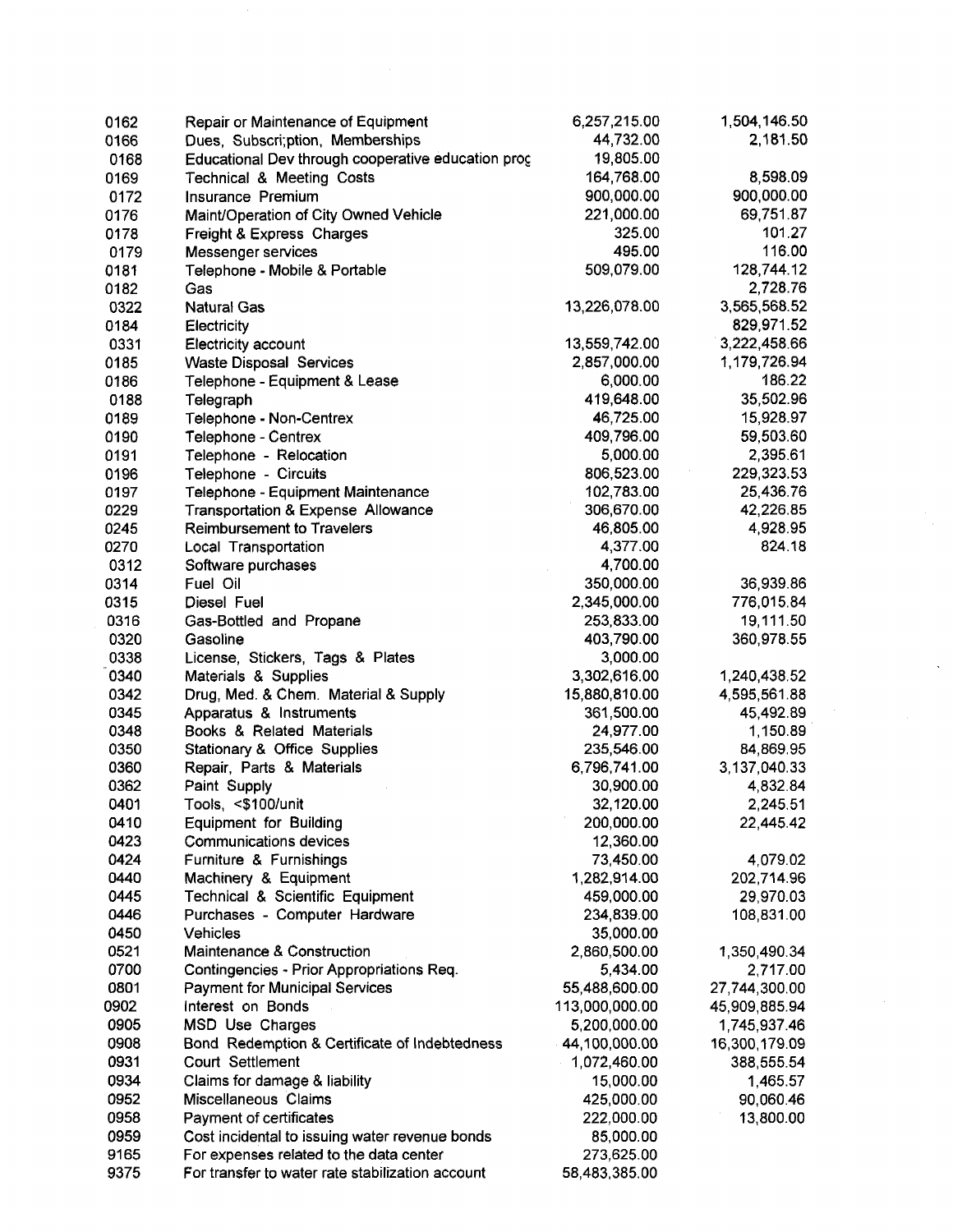- 9438 For services provided by dept of general services
- 9457 9458 For services provided by dept of police For services provided by OEMC
- 9481 For services provided by dept of streets & sanitation
- 9484 For services provided by dept of transportation 367.919.00 235.000.00
- 9610 To reimburse corporate fund for prov for pension
- 9611 To reimburse corporate fund for municipal services, chargeable to water fund

TOTAL \$ 569,350,000.00 \$ 204,147,183.14

1,387,076.00 20,000.00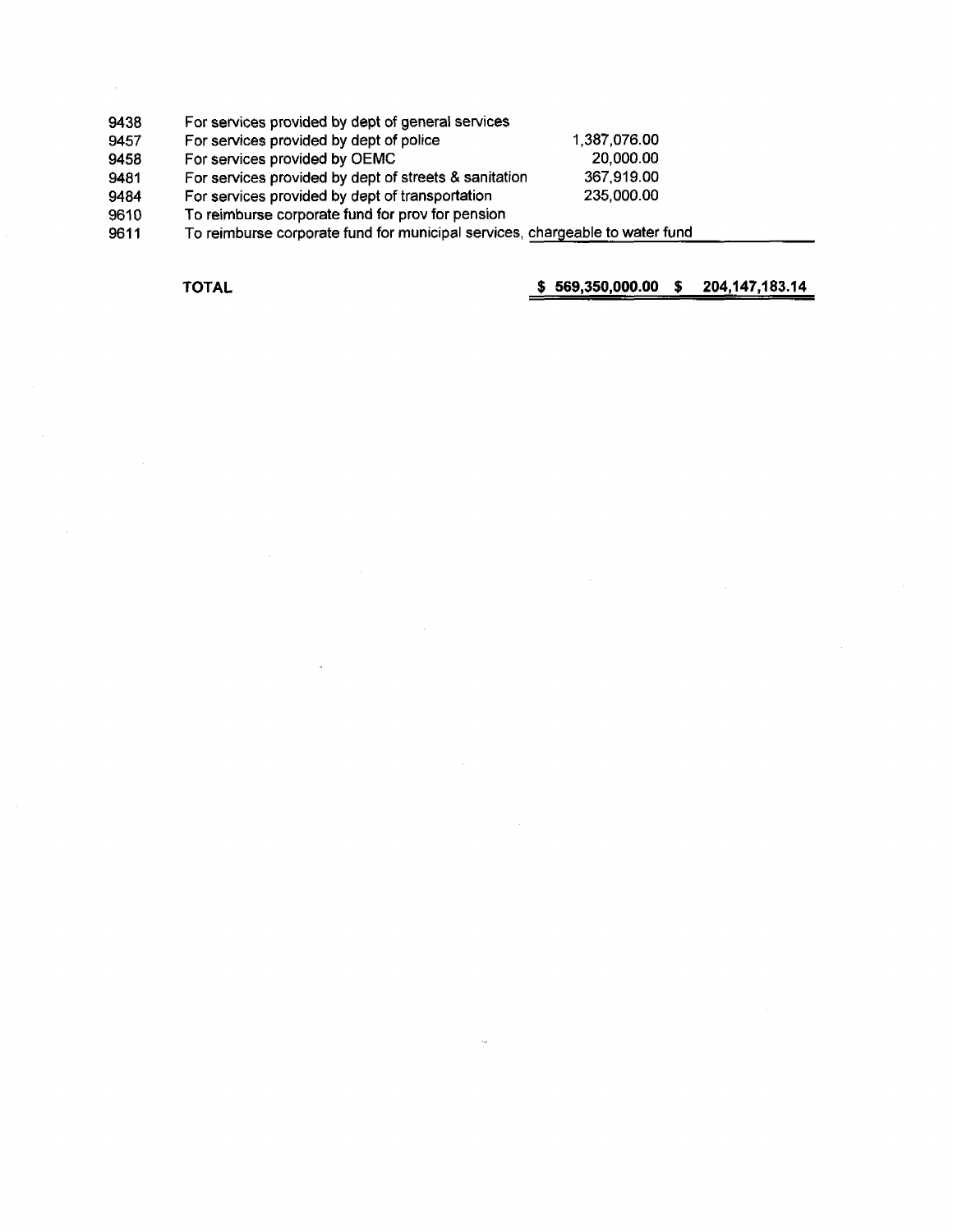2006 payment voided in 2012 (included to tie to GL)

<u>—</u>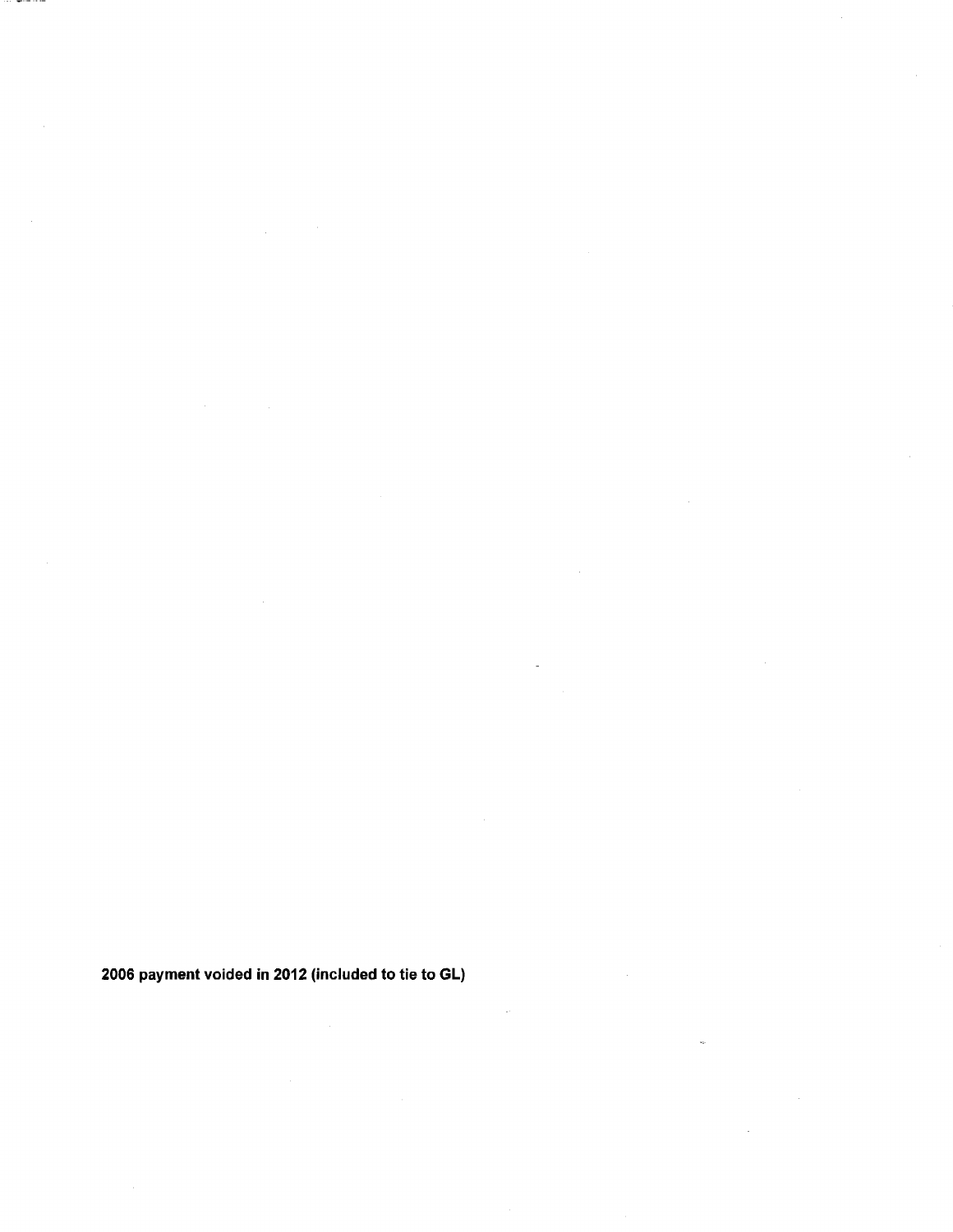see 0151

see 0097 see 0801

 $\ddot{\phantom{a}}$ 

 $\bar{z}$ 

 $\bar{\beta}$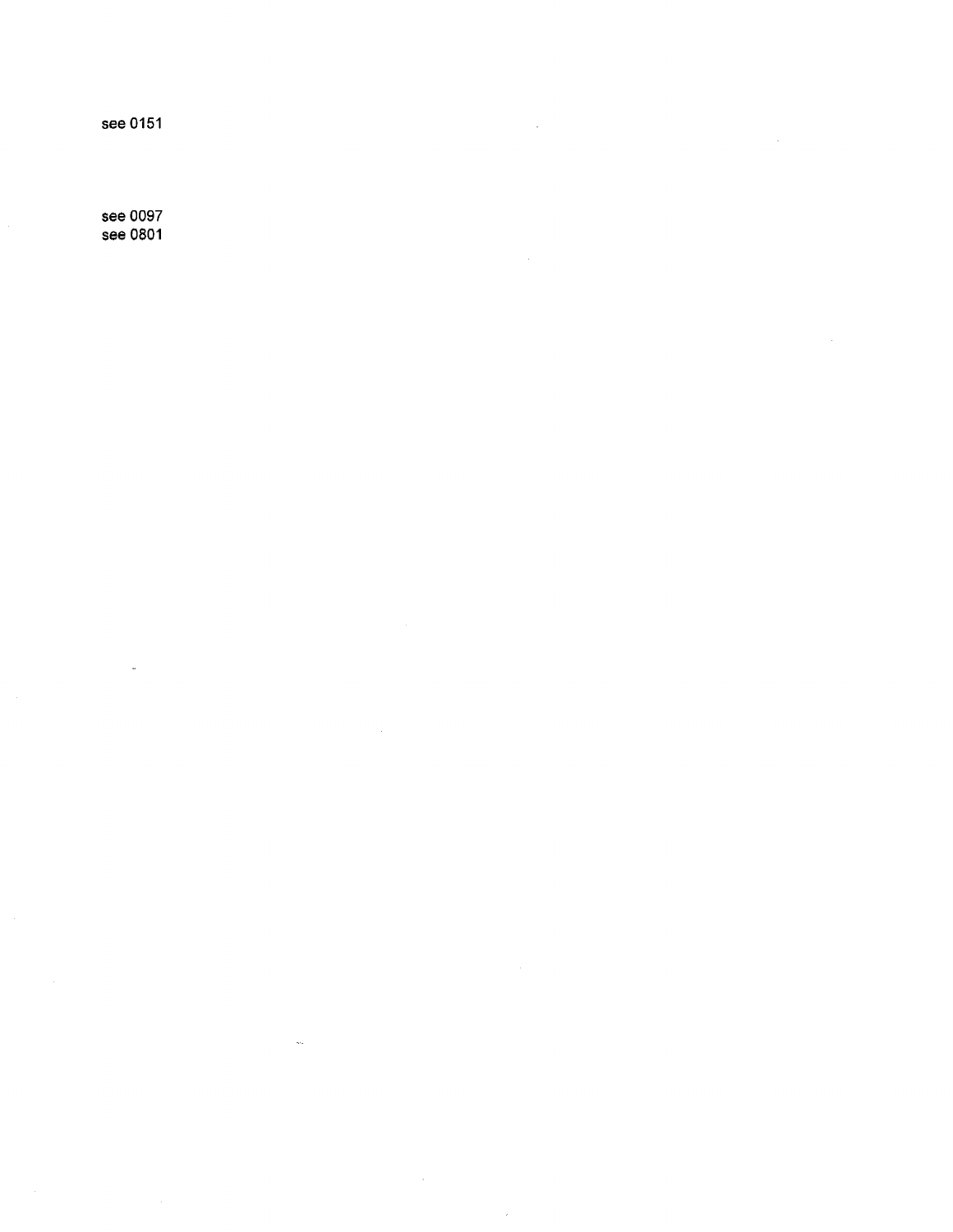# Exhibit B

# CITY OF CHICAGO DEPARTMENT OF WATER MANAGEMENT WATER FUND - CAPITAL IMPROVEMENTS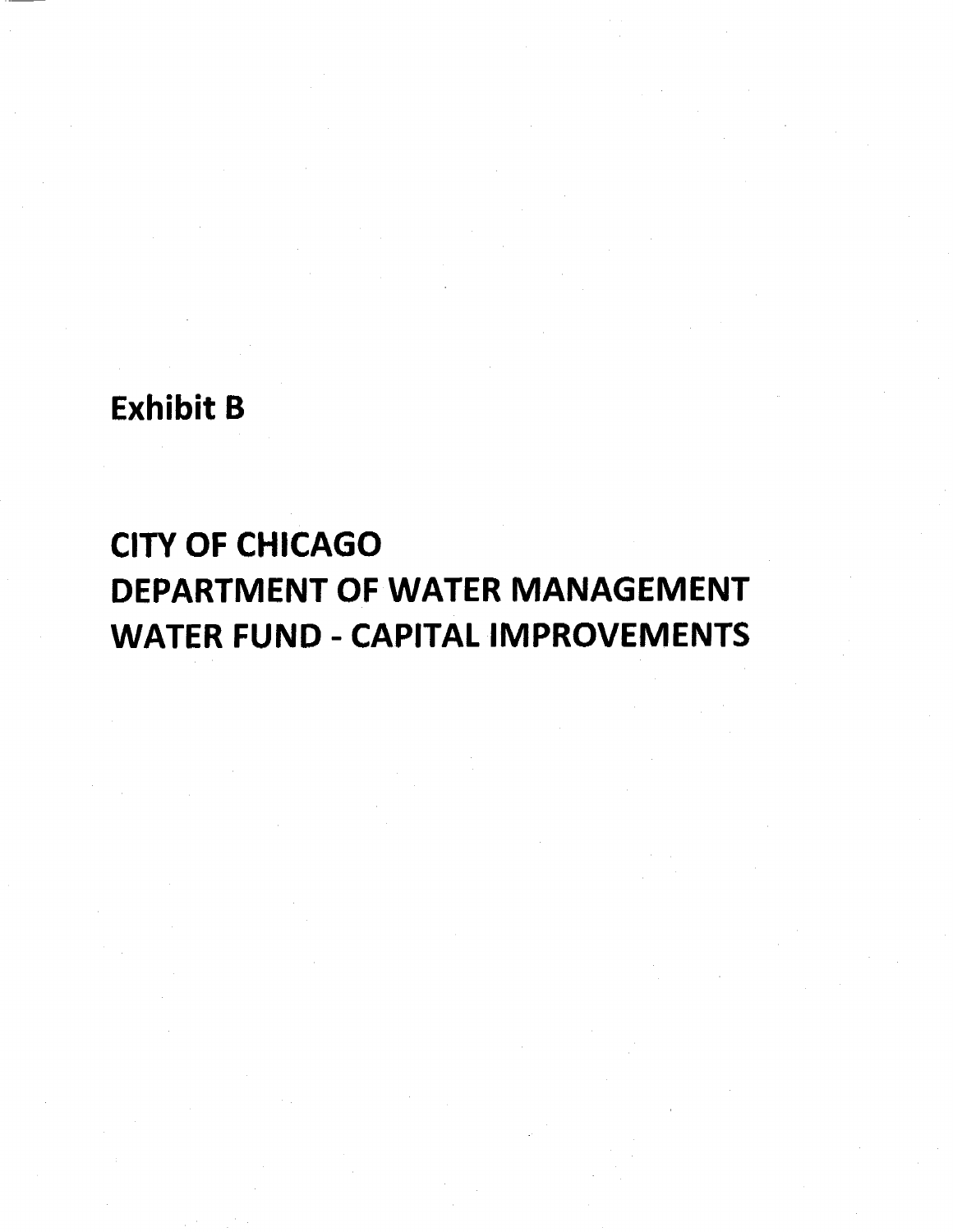#### 2012 Water Capital Improvement Program Budget and Expense as of 6/30/12

 $\bar{z}$ 

|                                                                                                                                                                     |                        | 2012 CALENDAR          |                          |
|---------------------------------------------------------------------------------------------------------------------------------------------------------------------|------------------------|------------------------|--------------------------|
| <b>PROJECT</b>                                                                                                                                                      | <b>2012 BUDGET</b>     | YEAR EXPENSE           | <b>FUND</b>              |
| 0101004 - W. Lunt Ave From N. Sacramento Ave. To N. California Ave.<br>0301028 - N. RICHMOND FROM W. IRVING PARK BLVD. TO W. ADDISON ST.                            | \$326,198              | \$0                    | <b>WRB</b>               |
| 0301334 - N. Kenmore Ave. From W. Granville Ave. To W. Thorndale Ave.                                                                                               | \$928,687<br>\$659,664 | \$0<br>SO              | <b>WRB</b><br><b>WRB</b> |
| 0301349 - N. Ravenswood From W. Henderson To W. School. W Henderson St From Ravenwood To Paulina                                                                    | \$332,107              | \$115,040              | WRB                      |
| 0501094 - S. Homan Ave. from W. 16th St. to W. Douglas                                                                                                              | \$407,266              | SO.                    | WRB                      |
| 0501136 - E. 117TH PL. FROM S. STATE ST. TO S. INDIANA AV.                                                                                                          | \$438,419              | \$309,853              | WRB                      |
| 0501144 - W. Lake St. - N. Damen Ave. to N. Ashland Ave.                                                                                                            | \$928,897              | \$1,126,702            | WRB                      |
| 0501378 - W. Augusta - N. Western to N. Oakley Ave.                                                                                                                 | \$316,091              | \$236,194              | WRB                      |
| 0601044 - W. Grenshaw St. from S. Central Park to S. Homan<br>0601130 - N. FAIRFIELD AV. FROM W. GEORGE ST. TO W. WELLINGTON AV.                                    | \$357,636<br>\$239,574 | \$0                    | <b>WRB</b>               |
| 0601162 - N. Troy from W. Addison to N. Elston                                                                                                                      | \$134,115              | \$260,993<br>\$125,656 | <b>WRB</b><br>WRB        |
| 0601163 - N. Carpenter St. from W. Fulton Market to W. Randolph St.                                                                                                 | \$198,468              | \$188,964              | WRB                      |
| 0601189 - S Lituanica Ave. from W. 33rd St. to W. 35th St.                                                                                                          | \$533,746              | \$116,207              | WRB                      |
| 0601196 - N. Hamlin Ave. from W. Kinzie St. to W. Lake St.                                                                                                          | \$272,953              | SO.                    | WRB                      |
| 0601305 - N. DRAKE W. FULLERTON AVE. TO WRIGHTWOOD AVE                                                                                                              | \$514,286              | \$451,870              | WRB                      |
| 0601328 - W. Locust From N. Franklin St. To N. Wells St., N. Franklin From W. Oak St. To W. Chicago                                                                 | \$692,932              | SC.                    | <b>WRB</b>               |
| 0601337 - N. Bissel From W. Armitage To W. Willow Ave., W Wisconsin From Sheffield Bissell                                                                          | \$454,787              | \$0,                   | WRB                      |
| 0601338 - W. Hirsch St. from N. Long to N. Laramie Ave.                                                                                                             | \$549,531              | \$0                    | WRB                      |
| 0601341 - W. Schiller St. from N. LaSalle St. to N. Clark St.<br>0601342 - N. Wood From Augusta To Chicago, Rice St. From Wolcott Ave. To Wood, lowa Honore         | \$33,389<br>\$612,355  | SO:<br>\$522,759       | WRB<br>WRB               |
| 0701008 - W. Congress From S. Ogden To Damen Ave., S. Wolcott From W. Congress To W. Harrison                                                                       | \$186,672              | \$207,364              | <b>WRB</b>               |
| 0701023 - S. EUCLID AVE. FROM E. 67TH ST. TO E. 71ST. ST.                                                                                                           | \$973,465              | \$804,554              | <b>WRB</b>               |
| 0701025 - S. Hoyne From W. 21st Place To W. Cermak, S. Hoyne Ave. From W. Cullerton St. To W. 21                                                                    | \$217,588              | \$175,336              | <b>WRB</b>               |
| 0701066 - N. Mozart St. From W. Armitage Ave. To W. Dickens Ave.                                                                                                    | \$381,227              | S0                     | WRB                      |
| 0701112 - S. Marshfield Ave. from W. 53rd St. to W. 55th St. (Alley N. of)                                                                                          | \$364,504              | \$308,505              | WRB                      |
| 0801006 - W. Cortez St. from N. Kostner Ave. to N. Keeler Ave.                                                                                                      | \$342,761              | \$157,754              | <b>WRB</b>               |
| 0801048 - S Claremont Ave, from W. 63rd St. to W. 65th St.                                                                                                          | \$329,481              | \$361,563              | <b>WRB</b>               |
| 0901004 - N. Glenwood Ave. from W. Balmoral Ave. to W. Foster Ave.<br>0901011 - W. School From N. RichmondTo N. Elston, Richmond-School To Belmont, FranciscoElston | \$498,856              | \$423,710              | <b>WRB</b>               |
| 0901022 - N. Campbell Ave. from W. Charleston St. to N. Milwaukee Ave.                                                                                              | \$439,131<br>\$211,733 | \$156,218<br>\$193,327 | WRB<br><b>WRB</b>        |
| 0901026 - N. Fairfield Ave. from W. Bloomingdale Ave. to W. Armitage Ave.                                                                                           | \$429,934              | \$151,956              | <b>WRB</b>               |
| 0901031 - N. WELLS ST TO W. NORTH AV. TO W. SCHILLER ST.                                                                                                            | \$466,580              | \$0                    | WRB                      |
| 0901037 - W. Fillmore St. from S. Campbell Ave. to S. Western Ave.                                                                                                  | \$198,092              | SD)                    | <b>WRB</b>               |
| 0901038 - W. Ogden Ave. from W. Roosevelt Rd. to W. 13th St.                                                                                                        | \$228,377              | \$330,965              | <b>WRB</b>               |
| 0901044 - CALIFORNIA / 25TH ST. (CDOT) - 24TH-26TH                                                                                                                  | \$420,546              | \$405,529              | WRB                      |
| 0901047 - S. Wallace St. from W. 26th St. to W. 29th St.                                                                                                            | \$420,613              | SO.                    | <b>WRB</b>               |
| 0901050 - S. Wallace St. from W. 35th St. to W. 37th St.<br>0901051 - S. CALIFORNIA AVE TO W. 51ST ST. TO W. 53RD ST.                                               | \$398,719              | SO.                    | WRB                      |
| 0901078 - N. CALIFORNIA AVE. FROM W. PETERSON AVE. TO N. LINCOLN AVE.                                                                                               | \$519,660              | \$0<br>\$48,662        | <b>WRB</b><br>WRB        |
| 0901104 - W. 31st Pl. From S. Throop St. To S. May St., S. Racine Ave. From W. 31st St. To W. 32nd.                                                                 | \$153,663<br>\$644,829 | \$616,904              | WRB                      |
| 0901124 - W. 123RD ST. FROM S. WENTWORTH AVE. TO S. STATE ST.                                                                                                       | \$756,510              | \$664,054              | <b>WRB</b>               |
| 0901141 - W. Melrose St. from N. Oakley Ave. to N. Hoyne Ave.                                                                                                       | 5428,135               | \$440,387              | WRB                      |
| 0901147 - S. Ridgeway Ave. from W. Douglas Blvd. to 16th St.                                                                                                        | \$362,998              | SO.                    | WRB                      |
| 0901149 - W. 29th St. from S. Throop St. to S. Poplar Ave.                                                                                                          | \$265,814              | \$219,649              | WRB                      |
| 0901153 - S. Wells St. from W. Root St. to W. 43rd St.                                                                                                              | \$276,629              | \$136,467              | <b>WRB</b>               |
| 0901168 - S. Mulligan From W. 51stTo W. 52nd, S. Mobile Ave. From W. 51st To W. 52nd                                                                                | \$364,848              | \$235,713              | <b>WRB</b>               |
| 0901182 - S. Sacramento Ave, From W. 36th St. To W. 36th Pl.<br>0901183 - S. LANGLEY AVE E. FROM 111ST ST TO E. 114TH ST                                            | \$117,304              | \$123,435              | WRB<br><b>WRB</b>        |
| 1001001 - W. LUNT FROM N. RAVENSWOOD TO N. ASHLAND BLVD                                                                                                             | \$629,832<br>\$530,027 | SO,<br>\$58,001        | WRB                      |
| 1001002 - W. FARWELL AVE. FROM N. RIDGE BLVD. TO N. ASHLAND AVE.                                                                                                    | \$1,171,583            | \$745,152              | WRB                      |
| 1001004 - W. Carmen Ave. from N. Milwaukee Ave. to N. Laramie Ave.                                                                                                  | \$638,858              | \$523,471              | <b>WRB</b>               |
| 1001010 - N. GREENVIEW AVE. FROM W. BYRON ST. TO W. GRACE ST.                                                                                                       | \$304,912              | \$368,564              | WRB                      |
| 1001011 - W. Melrose St. from N. Southport Ave. to N. Racine Ave.                                                                                                   | \$407,266              | \$428,318              | WRB                      |
| 1001012 - ROSCOE ST. FROM N. RACINE AVE. TO N. SHEFFIELD AVE.                                                                                                       | \$573,039              | \$634,032              | WRB                      |
| 1001013 - N. Elbridge Ave. from N. Central Park Ave. to W. Barry Ave.<br>1001020 - W. McLean Ave. from N. Central Park Ave. to N. Kimball Ave.                      | \$330,466              | \$330,337              | WRB                      |
| 1001028 - W. BELDEN AVE. FROM N. HALSTED ST. TO N. LINCOLN AVE.                                                                                                     | \$454,524<br>\$239,783 | \$86,768<br>\$194,896  | WRB<br>WRB               |
| 1001032 - N. St. Louis Ave. from W. Bloomindale Ave. to W. North Ave.                                                                                               | \$442,609              | 50                     | <b>WRB</b>               |
| 1001038 - W. Hirsch Ave. from N. Homan Ave. to W. Kedzie Ave.                                                                                                       | \$373,981              | SO.                    | <b>WRB</b>               |
| 1001039 - N. Hudson Ave. from W. Blackhawk St. to W. Evergreen St.                                                                                                  | \$248,533              | \$238,761              | WRB                      |
| 1001042 - N. Racine From N. MilwaukeeTo W. Chicago Ave., Fry St. From N. Racine Ave. To 72' west                                                                    | \$192,882              | \$223,420              | <b>WRB</b>               |
| 1001043 - N. Dearborn St. from W. Division St. to W. Chicago                                                                                                        | \$940,461              | \$429,834              | WRB                      |
| 1001044 - W. Ohio St. from N. Ausitn Blvd. to N. Menard Ave.                                                                                                        | \$675,875              | \$589,274              | WRB                      |
| 1001047 - W. FERDINAND ST. FROM N. LAVERGNE AVE. TO N. CICERO AVE.                                                                                                  | \$373,749              | \$501,639              | WRB                      |
| 1001054 - W. Adams St. from S. Kenton Ave. to S. Kostner Ave.                                                                                                       | \$520,397              | \$384,591              | WRB                      |
| 1001055 - W. 5th Ave. from S.Kedzie to S. Sacramento                                                                                                                | \$594,369              | \$16,928               | WRB                      |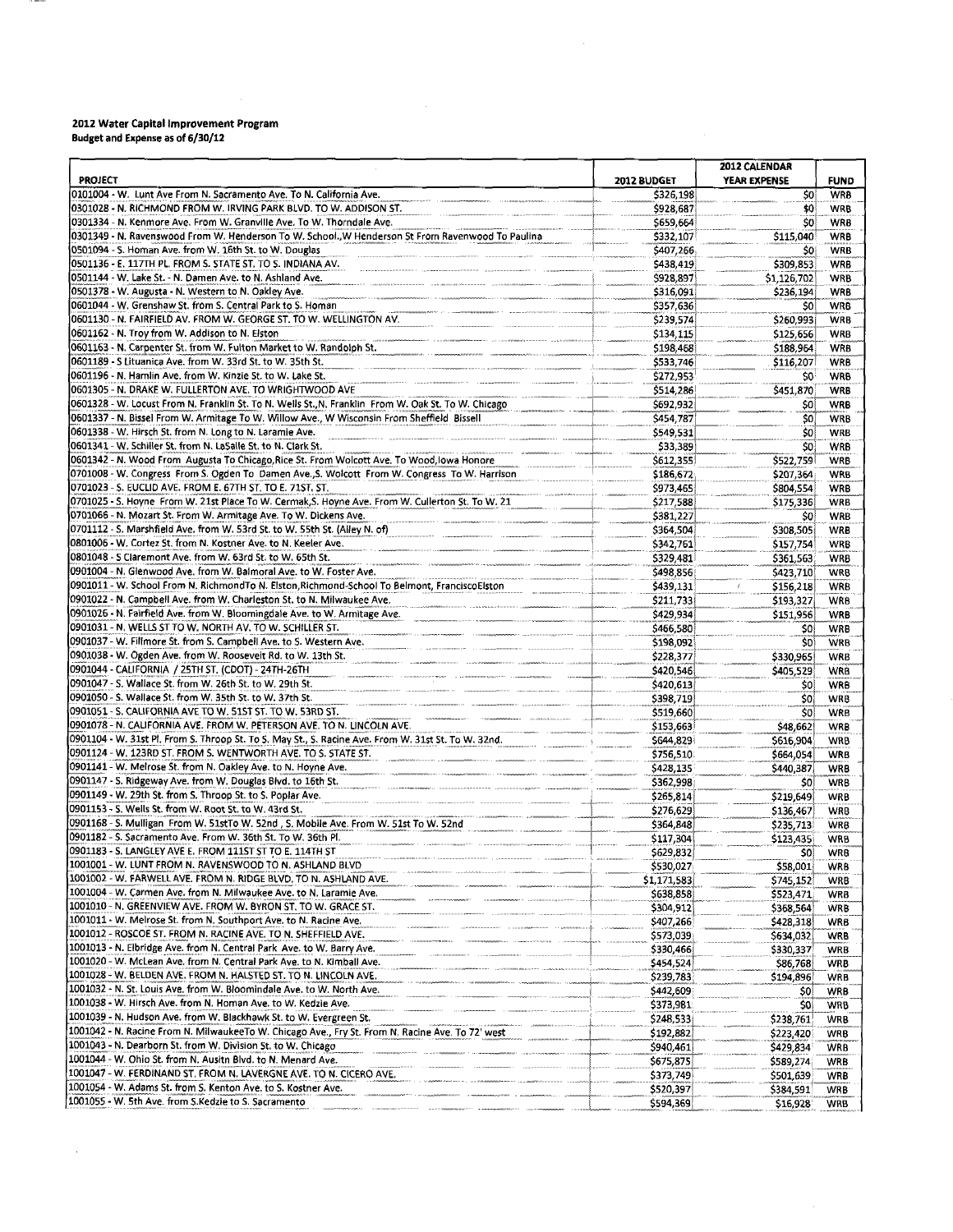#### 2012 Water Capital Improvement Program **Budget and Expense as of 6/30/12**

|                                                                                                    |             | 2012 CALENDAR       |             |
|----------------------------------------------------------------------------------------------------|-------------|---------------------|-------------|
| <b>PROJECT</b>                                                                                     | 2012 BUDGET | <b>YEAR EXPENSE</b> | <b>FUND</b> |
| 1001060 - W. Lexington St. from S. Campbell Ave. to S. Western Ave.                                | \$210,739   | \$82,747            | <b>WRB</b>  |
| 1001066 - Hamlin- Ogden to Cermak, Ridgeway - Ogden to Cermak                                      | \$243,909   | 50                  | WRB         |
| 1001069 - W. Cullerton St. from S. Damen Ave. to S. Ashland Ave.                                   | \$1,233,679 | \$O.                | <b>WRB</b>  |
| 1001070 - S. Wood St. from W. 19th St. to W. 23rd St.                                              | \$861,610   | \$440,769           | WRB         |
| 1001071 - S.Wood from 630' W.18th to 19th St, W. 18th Pl from 670' S. Wood to S.Paulina St         | \$408,126   | \$493,657           | <b>WRB</b>  |
| 1001073 - S. Loomis St. from W. 21st St. to W. Cermak Rd.                                          | \$223,622   | \$201,795           | <b>WRB</b>  |
| 1001074 - W. 20th Pl. from S. Carpenter St. to S. Morgan St.                                       | \$125,215   | \$121,245           | <b>WRB</b>  |
| 1001076 - W. Cullerton St. from S. Racine Ave. to S. Sangamon St.                                  | \$708,288   | \$279,057           | <b>WRB</b>  |
| 1001077 - W 24th From S RidgewayTo S Lawndale, S. LawndaleFrom W. Cermak Rd. To 26th               | \$1,201,989 | SO.                 | <b>WRB</b>  |
| 1001085 - W. 31st Place. From S. May St. To S. Morgan St.                                          | \$418,684   | \$183,498           | <b>WRB</b>  |
| 1001094 - E. 41St Pi - S. Eilis to S. Lak Park, E 42nd Pi from S. Eilis to Lake Park, S. Berkeley  | \$617,233   | \$376,716           | <b>WRB</b>  |
| 1001095 - W. 43rd St. from S. Kedzie Ave. to S. Albany Ave.                                        | \$227,054   | \$237,774           | <b>WRB</b>  |
| 1001097 - S. Oakley W. 50th To W. 51st, W. 50th Place -300' WWL S. Oakley- 487' EEL S. Oakley      | \$547,359   | \$509,828           | <b>WRB</b>  |
| 1001112 - W. 68TH ST. FROM S. HAMILTON AVE. TO S. DAMEN AVE.                                       | \$381,073   | \$327,801           | WRB         |
| 1001128 - S. Winston Ave. from W. 95th St. to W. 97th St.                                          | \$388,302   | \$188,968           | <b>WRB</b>  |
| 1001129 - S. Ewing Ave From E 101st St To E 103rd St                                               | \$485,946   | \$401,454           | <b>WRB</b>  |
| 1001132 - S. PERRY AVE. FROM W. 118TH ST. TO W. 120TH ST.                                          | \$517,493   | \$472,912           | WRB         |
| 1001134 - W. Lunt Ave. From N. Ashland Ave. To N. Sheridan Rd.                                     | \$930,310   | \$849,723           | <b>WRB</b>  |
| 1001135 - W. Edgewater Ave. from N. Hermitage Ave. to N. Ashland Ave.                              | \$299,314   | \$343,885           | WRB         |
| 1001136 - W. Farragut Ave. From N. Damen Ave. To N. Honore St.                                     | \$356,620   | \$295,470           | WRB         |
| 1001137 - W. Winnemac Ave, from N. Long Ave, to N. Laramie Ave.                                    | \$418,017   | \$341,499           | <b>WRB</b>  |
| 1001140 - N. Hamilton Ave. from W. Irving Park Road to W. Grace St.                                | \$563,431   | \$511.804           | WRB         |
| 1001142 - N. ST. LOUIS AVE. FROM W. DIVERSEY AVE. TO W. WRIGHTWOOD AVE.                            | \$419,020   | \$550,055           | <b>WRB</b>  |
| 1001143 - SHAKESPEARE AVE. FROM N. HUMBOLDT BLVD. TO N. CALIFORNIA AVE.                            | \$575,933   | SO.                 | WRB         |
| 1001144 - N. Sayre Ave. from W. Armitage Ave. to W. Bloomingdale Ave.                              | \$349,717   | \$0                 | WRB         |
| 1001147 - S. Oakenwald Ave. from E. 43rd St. to E. 44th Pl.                                        | \$384,041   | \$0.                | WRB         |
| 1001148 - S. Kimbark Ave. from 300' NNL. of 48th St. to E. 50th St.                                | \$589,688   | \$0                 | <b>WRB</b>  |
| 1001152 - E. 70TH ST. FROM S. DORCHESTER AVE. TO S. STONY ISLAND AVE.                              | \$469,194   | \$391,247           | <b>WRB</b>  |
| 1001165 - Avenue "O" from E. 106th St. to E. 108th St.                                             | \$369,601   | \$1,007             | <b>WRB</b>  |
| 1001169 - S. PARNELL AVE. FROM W. 113TH ST. TO W. 115TH ST.                                        | 5342.129    | \$291,847           | WRB         |
| 1001172 - S. Yale Ave. from W. 117th St. to W. 119th St.                                           | \$412,258   | \$381,184           | <b>WRB</b>  |
| 1001173 - S. Lafayette Ave. from W. 119th St. to W. 121st St.                                      | \$370,587   | \$381,480           | <b>WRB</b>  |
| 1001181 - S. Union Ave from W. 29th St. to W. 31st St                                              | 5614,693    | \$0                 | WRB         |
| 1101001 - N. Broadway Ave. From W. Ardmore Ave. To W. Bryn Mawr Ave.                               | \$713,059   | \$490,356           | <b>WRB</b>  |
| 1101002 - N. OAKLEY AV. - W CORNELIA TO N. BELMONT ST.                                             | \$502,758   | \$566,552           | <b>WRB</b>  |
| 1101003 - N. Kedzie Ave. from W. Fullerton Ave. to W. Palmer Bivd.                                 | \$321,442   | \$238,376           | <b>WRB</b>  |
| 1101008 - W. Van Buren Ave. - S. Kostner Ave. to S. Keeler Ave.                                    | \$485,099   | 50                  | <b>WRB</b>  |
| 1101009 - W. Polk Av. - S. Pulaski Rd. to S. Independence Blvd.                                    | \$358,446   | \$165,598           | WRB         |
| 1101010 - S. Drake Ave. - W. Cermak Rd. to W. 26th St.                                             | \$1,206,458 | \$1,244,506         | <b>WRB</b>  |
| 1101012 - S. Artesian Ave. - W. Pershing Rd. to W. 40th St.                                        | \$263,249   | \$271,328           | <b>WRB</b>  |
| 1101015 - S. Union From W. 53rd To W. Garfield, W. 53rd St. From S. Emerald To S. Lowe             | \$623,039   | \$602,863           | <b>WRB</b>  |
| 1101017 - W. 68TH PL. - S. HAMILTON AV. TO S. DAMEN AVE.                                           | \$368,804   | \$372,694           | <b>WRB</b>  |
| 1101020 - E. 72nd PI From S. Euclid To S. Jeffery, E. 72ndFrom S. Euclid To S. Jeffery             | \$396,249   | \$328,519           | <b>WRB</b>  |
| 1101023 - S. Huron from N. Morgan to N. Sangamon, N. Morgan from N. Milwaukee to W. Chicago        | \$326,670   | \$384,434           | WRB         |
| 1101024 - S. AVERS AV. - W. 18TH ST. TO W. OGDEN AV.                                               | \$406,001   | \$396.993           | <b>WRB</b>  |
| 1101026 - W. LAWRENCE AV - N. MENARD AV TO N. CENTRAL                                              | \$658,231   | \$376,948           | WRB         |
| 1101027 - W. Carmen Ave. from N. Clark St. to N. Glenwood                                          | \$249,306   | \$236,907           | WRB         |
| 1101035 - S. Tripp Ave. - W. 43rd St to W. 45th St                                                 | \$512,581   | \$423,024           | <b>WRB</b>  |
| 1101039 - S. Justine St. From W. 53rd St. To Alley north of Garfield Blvd.                         | \$526,842   | \$389,492           | WRB         |
| 1101040 - W. 54TH PL. - S. HALSTED ST TO S. WALLACE ST.                                            | \$447,383   | 50                  | WRB         |
| 1101041 - S. HERMITAGE AV. - 61st ST TO W. 63rd ST                                                 | \$499,096   | \$428,340           | <b>WRB</b>  |
| 1101042 - S. Winchester Ave - W 63rd St to W. 65th St                                              | \$414,222   | \$404,151           | <b>WRB</b>  |
| 1101043 - S. Harper From E. 70th St To E. 71st St., S. Dante Ave. From E. 70th St. To E. 71st St.  | \$457,108   | \$407,276           | <b>WRB</b>  |
| 1101044 - S. Dante Ave - E. 73rd St to E. 76th St                                                  | \$563,645   | \$124,265           | WRB         |
| 1101045 - E. 81st PI From 500' WWL Woodlawn ToWoodlawn., E. 82nd PI -580' WWL Woodlawn             | \$461,002   | \$401,731           | WRB         |
| 1101046 - E. 81st From S. Dorchester To S. Stony Island, S. Blackstone From E. 79th St. To E. 81st | \$659,584   | \$565,077           | WRB         |
| 1101047 - S. Avenue J - E. 108th St. to E. 109th St.                                               | \$210,175   | \$203,750           | WRB         |
| 1101050 - N. LaSalle Dr. - W. Chicago to W. Grand Ave.                                             | \$321,374   | \$471,856           | WRB         |
| (1101056 - W. North - Clark St to N. Dearborn St. Dearborn to W. Burton Place                      | \$137,522   | \$142,036           | WRB         |
| 1101057 - N Dearborn From W North To W Division, W. North. From N. Clark To N.State Pkwy.          | \$1,164,183 | \$446,457           | WRB         |
| 1101059 - 114TH ST. - COTTAGE GROVE TO RR                                                          | \$390,101   | \$175,035           | WRB         |
| 1101077 - N. Northwest Hwy. - W. Carment Ave. to 470' SSL of W. Carmen Ave.                        | \$170,116   | \$164,975           | WRB         |
| 1101080 - N. Francisco Ave. from W. Devon Ave. to W. Granville Ave.                                | \$329,238   | \$0.                | WRB         |
| 1201002 - N. WOLCOTT FROM W. MORSE AVE. TO W. PRATT BLVD.                                          | \$294,343   | \$302,331           | WRB         |
| 1201003 - N. Newgard Ave. from Albion to W. Devon Ave.                                             | \$378,868   | \$412,318           | WRB         |
| 1201005 - W. Farragut Ave. from N. Ravenswood Ave. to N. Ashland Ave.                              | \$365,532   | \$297,307           | <b>WRB</b>  |

 $\lambda$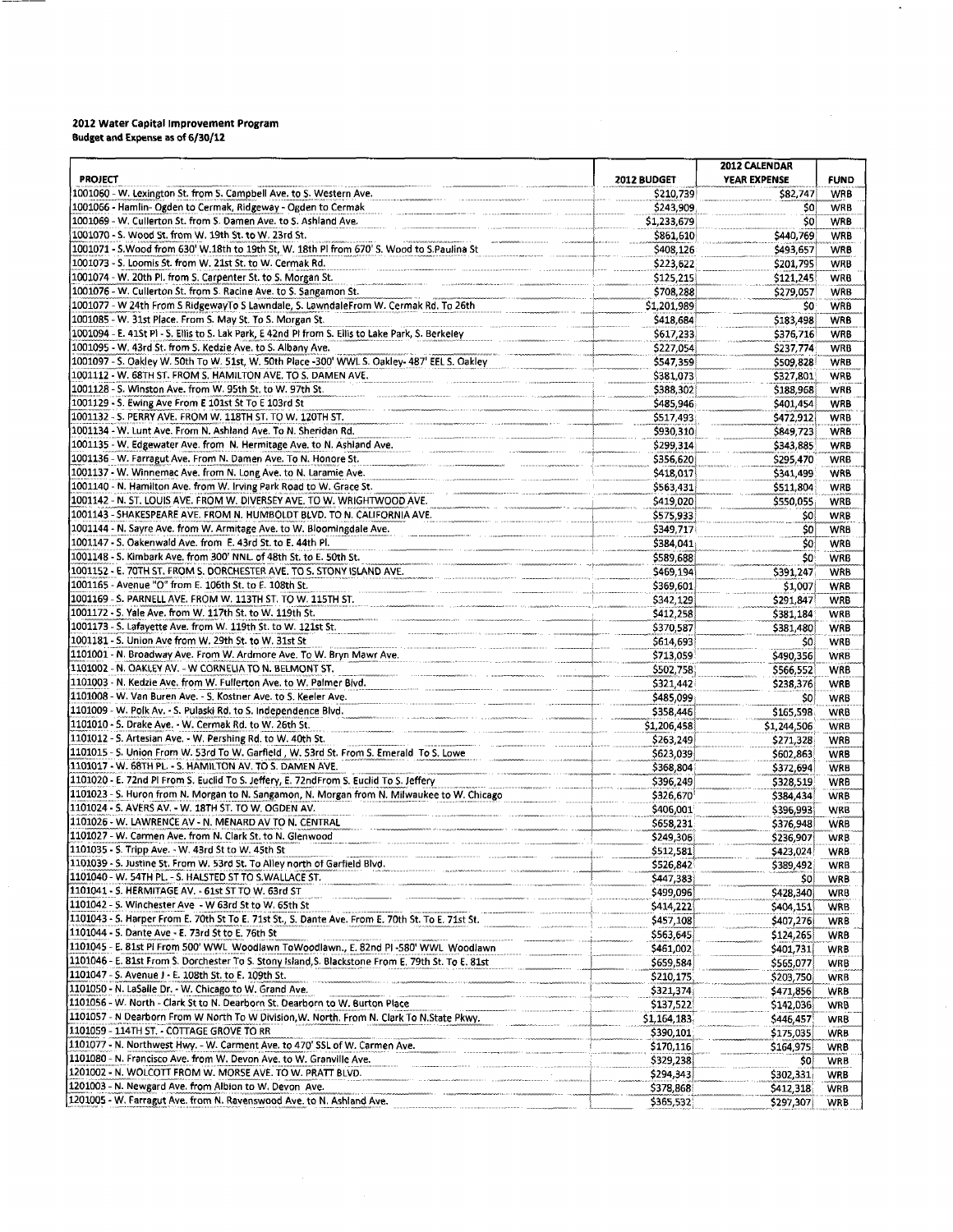# 2012 Water Capital Improvement Program<br>Budget and Expense as of 6/30/12

|                                                                                                                                                                                    |                          | 2012 CALENDAR          |                          |
|------------------------------------------------------------------------------------------------------------------------------------------------------------------------------------|--------------------------|------------------------|--------------------------|
| <b>PROJECT</b>                                                                                                                                                                     | 2012 BUDGET              | YEAR EXPENSE           | <b>FUND</b>              |
| 1201006 - N. BROADWAY AVE. FROM W. BRYN MAWR AVE. TO W. BALMORAL AVE.                                                                                                              | \$500,295                | \$305,586              | <b>WRB</b>               |
| 1201007 - W. Belle Plaine From N. Keystone To N. Pulaski, N. Keystone- W. Berteau To W. Belle                                                                                      | \$509,000                | \$468,063              | WRB                      |
| 1201009 - N. CLIFTON AVE. FROM W. GRACE ST. TO W. WAVELAND AVE.                                                                                                                    | \$244,016                | \$286,941              | <b>WRB</b>               |
| 1201014 - N. ELSTON AVE. FROM W. WELLINGTON AVE. TO N. MAPLEWOOD AVE.                                                                                                              | \$378,620                | \$398,747              | <b>WRB</b>               |
| 1201016 - N. BROADWAY AVE. FRO, W. WELLINGTON AVE. TO W. DIVERSEY PKWY.                                                                                                            | \$641,494                | \$587,581              | WRB                      |
| 1201017 - N. Lotus Ave. from W. Wrightwood Ave to W. Fullerton Ave.                                                                                                                | \$334,327                | SO)                    | <b>WRB</b>               |
| 1201018 - N. Monticello Ave. from W. Schubert Ave. to W. Fullerton Ave., W. Altgeld from N. Lawndale<br>1201021 - N. Monitor Ave. from W. Fullerton Ave. to W. Grand Ave.          | \$557,784                | \$569,801              | WRB<br><b>WRB</b>        |
| 1201022 - W Shakespeare Ave From N Hamlin Ave To N St Louis Ave                                                                                                                    | \$351,650<br>\$873,465   | SO.<br>50              | <b>WRB</b>               |
| 1201023 - S. Avenue "L" From E. 103rd To E. 106th St.,E 105th From S Avenue M To S Ewing                                                                                           | \$775,803                | \$623,625              | WRB                      |
| 1201025 - W. DICKENS FROM N. LAKEWOOD TO N. SEMINARY                                                                                                                               | \$423,734                | SO.                    | <b>WRB</b>               |
| 1201027 - N. LaCrosse Ave. from W. Dickens Ave. to W. Armitage Ave.                                                                                                                | \$140,845                | \$0                    | <b>WRB</b>               |
| 1201030 - N. Talman Ave. from W. Fullerton Ave. to N. Milwaukee Ave.                                                                                                               | \$430,096                | \$365,271              | <b>WRB</b>               |
| 1201031 - W. SHAKESPEARE FROM N. WESTERN AVE. TO N. LEAVITT AVE                                                                                                                    | \$481,413                | SO.                    | <b>WRB</b>               |
| 1201032 - N. JANSSEN AVE. FROM W. WEBSTER AVE. TO W. FULLERTON AVE.                                                                                                                | \$488,193                | SO <sup>®</sup>        | WRB                      |
| 1201033 - N. RACINE AVE. FROM W. WEBSTER AVE. TO N. CLYBOURN AVE.                                                                                                                  | \$667,069                | \$0                    | <b>WRB</b>               |
| 1201034 - N. Drake From W. Armitage To W. Cortland, St. Louis From W. Armitage To W. Bloom                                                                                         | \$817,977                | \$0                    | <b>WRB</b>               |
| 1201035 - W. ARMITAGE FROM N. RACINE TO N. SHEFFIELD                                                                                                                               | \$537,423                | \$634,629              | <b>WRB</b>               |
| 1201036 - N. Kildare Ave. from W. Grand Ave. to W. Hirsch St.                                                                                                                      | \$285,173                | \$240,924              | <b>WRB</b>               |
| 1201038 - W. POTOMAC FROM W. HOMAN TO N. KEDZIE                                                                                                                                    | \$628,636                | SO)                    | <b>WRB</b>               |
| 1201040 - N. ORLEANS ST. FROM NORTH AVE. TO W. SCHILLER                                                                                                                            | \$437,577                | SO.                    | WRB                      |
| 1201044 - N. Harding Ave. from W. Chicago to W. Ferdinand                                                                                                                          | \$890,848                | 50                     | <b>WRB</b>               |
| 1201046 - N. Artesian From W. Ohio To W. Hubbard, W. OhioFrom N. ArtesianTo N. Western                                                                                             | \$469,850                | \$410,775              | <b>WRB</b>               |
| 1201049 - W. Adams from S. Sacramento Blvd. to S. California Ave.                                                                                                                  | \$319,517                | SO.                    | <b>WRB</b>               |
| 1201053 - W. Flournoy St. from S. Pulaski Rd to S. Independence Blvd.                                                                                                              | \$324,400                | \$343,181              | <b>WRB</b>               |
| 1201058 - W. Ogden Ave. from S. Rockwell St to S. Campbell Ave.                                                                                                                    | \$165,034                | \$161,075              | <b>WRB</b>               |
| 1201063 - S. Millard Ave. from W. Cermak to 26th St.                                                                                                                               | \$1,054,033              | SO)                    | <b>WRB</b>               |
| 1201065 - W. 25th form S. Troy To S. California, S. Francisco From W. 25th To 360' North of W. 25th.                                                                               | \$1,158,980              | SO.                    | WRB                      |
| 1201066 - S. Trumbull Ave. from W. 26th St. to W. 28th St.                                                                                                                         | \$320,627                | SO.                    | <b>WRB</b>               |
| 1201069 - S. AlbanyFrom W. 43rd To W. 47th, W. 44th- S. Kedzie To 125' East of S. Albany<br>1201072 - W. 48th Pl. from S. Haisted St. to S. Wallace St.                            | \$1,269,451              | \$748,599              | <b>WRB</b>               |
| 1201074 - S. Laflin St. from W. 53rd St. to W. 55th St.                                                                                                                            | \$315,877<br>\$302,319   | \$266,780<br>\$273,743 | <b>WRB</b><br><b>WRB</b> |
| 1201075 - S. MARTINF LUTHER KING DR. FROM 51ST ST TO E. 53RD ST                                                                                                                    | \$695,239                | SO!                    | <b>WRB</b>               |
| 1201076 - S. Maryland From E. 53rd To 150' SSL of E. 54th, E. 54th- S. Cottage Grove To S. Drexel                                                                                  | \$337,813                | \$267,516              | WRB                      |
| 1201078 - S. Lawndale Ave From W. 61st Pl. To W. 62nd St., W. 62st from S. Hamlin to S. Central Park                                                                               | \$390,069                | \$111,776              | WRB                      |
| 1201079 - S. LOOMIS BLVD FROM W. 615T ST. TO W. 63 ST.                                                                                                                             | \$531,892                | 50.                    | WRB                      |
| 1201080 - W 60th From S Throop To S Racine, S. Elizabeth St. From W. 59th St. To W. 61st                                                                                           | \$345,583                | \$283.633              | WRB                      |
| 1201081 - S. Damen Av. from W. 35th St. to W. 37th St., S. Winchester from W. 35th to W. 37th, W.36                                                                                | \$1,132,407              | 50.                    | WRB                      |
| 1201084 - S. SANGAMON ST. FROM W. 63RD ST. TO W. 65TH ST.                                                                                                                          | \$461,841                | \$481,798              | WRB                      |
| 1201085 - S. Hartwel From E. 66th To E. Marquette, S. Michigan From E. 66th To E. Marquette                                                                                        | \$368,413                | \$342,106              | WRB                      |
| 1201086 - S. St. Lawrence Ave. from E. 63rd. St. to E. 65th St.                                                                                                                    | \$330,386                | \$317,269              | WRB                      |
| 1201087 - W. 70th From S. Hamilton To Damen, S. Hoyne-70th, S Damen- W 70th-W 70th Pl                                                                                              | \$497,890                | SO)                    | <b>WRB</b>               |
| 1201089 - S. MARSHFIELD FROM W. 73RD TO W.74TH, S. PAULINA FROM W. 73RD TO 74TH                                                                                                    | \$573,668                | 50                     | <b>WRB</b>               |
| 1201090 - E. 71st Place From S. Kimbark Ave. To S. Blackstone Ave.                                                                                                                 | \$359,626                | \$282,321              | WRB                      |
| 1201091 - E. 74TH ST. FROM S. EXCHANGE AVE. TO SOUTH SHORE DR.                                                                                                                     | \$378,039                | \$284,604              | WRB                      |
| 1201092 - S. Maryland Ave. from E. 77th St. to E. 79th St.                                                                                                                         | \$371,669                | 50,                    | WRB                      |
| 1201093 - S. Southshore From E. 82nd To E. 83rd., S. Coles From E. 82nd St. To E. 83rd                                                                                             | \$534,017                | \$506,230              | WRB                      |
| 1201095 - S. Euclid Ave. From E. 84th St. To E. 85th St.                                                                                                                           | \$215,558                | SO.                    | <b>WRB</b>               |
| 1201099 - S. Saginaw From E. 87th To E. 89th , S. Colfax From E. 87th To South Chicago                                                                                             | \$1,160,064              | \$835,075              | WRB                      |
| 1201100 - S. HOUSTON AVE. FROM E. 89THST. TO 91ST ST.                                                                                                                              | \$606,983                | \$D,                   | <b>WRB</b>               |
| 1201101 - S. Hoyne Ave. from W. 91st St. to W. 92nd St.                                                                                                                            | \$163,159                | \$153,752              | WRB                      |
| 1201105 - S. Union From W. 102nd To W. 103rd St., S. Emerald From W. 102nd To W. 103rd<br>1201108 - W. 116th From S. Lafayette To S. State, S. Lafayette From W. 115th To W. 116th | \$365,527                | \$323,816              | WRB                      |
| 1201109 - S Harvard From W 119th To W 120th, W. 120th -Lowe Princeton, Yale - W 119th, 117th                                                                                       | \$320,944                | \$306,856              | WRB                      |
| 1201111 - S. Drew St. from W. 107th St. to S. Prospect                                                                                                                             | \$1,238,513<br>\$251,875 | Ş0<br>\$203,319        | WRB<br>WRB               |
| 1201112 - S. Oakley Ave. from W. 112th St. to W. 115th St.                                                                                                                         | \$602,637                | \$579,744              | WRB                      |
| 1201115 - 01115 - E. 87th PL S. ST. LAWRENCE AV TO S. COTTAGE GROVE                                                                                                                | \$490,784                | \$376,443              | WRB                      |
| 1201116 - W. Kinzie St. - N. Carpenter St. to N. Sangamon St.                                                                                                                      | \$313,605                | 50                     | WRB                      |
| 1201117 - W. 32nd St - S.Throop St. to S. Racine Ave.                                                                                                                              | \$168,351                | \$148,082              | WRB                      |
| 1201118 - W. 109th St from S. Christina to S. Kedzie                                                                                                                               | \$204,384                | Ş0                     | <b>WRB</b>               |
| 1201119 - S. Normal From W. 97th . To W. 98th Pl., W. 97th Pl. From S. Normal To W. Eggleston                                                                                      | \$578,938                | \$358,205              | <b>WRB</b>               |
| 1201120 - S. Michigan from E. 47th St to E. 49th St.                                                                                                                               | \$491,519                | \$454,640              | WRB                      |
| 1201121 - S. BUFFALO AVE FROM E. 87TH TO E. 90TH                                                                                                                                   | \$1,154,831              | SO.                    | WRB                      |
| 1201122 - S. Wolcott From W. 35th St. To W. 37th St.                                                                                                                               | \$534,707                | Ş0,                    | WRB                      |
| 1201123 - S Kedvale From W 26th St To W 31st St, W 28th St From S Keeler To S Kedvale                                                                                              | \$1,165,288              | \$0,                   | <b>WRB</b>               |
| 1201124 - W. 21st Place from S. Kostner to S. Pulaski                                                                                                                              | \$699,078                | \$0                    | <b>WRB</b>               |

 $\ddot{\phantom{a}}$